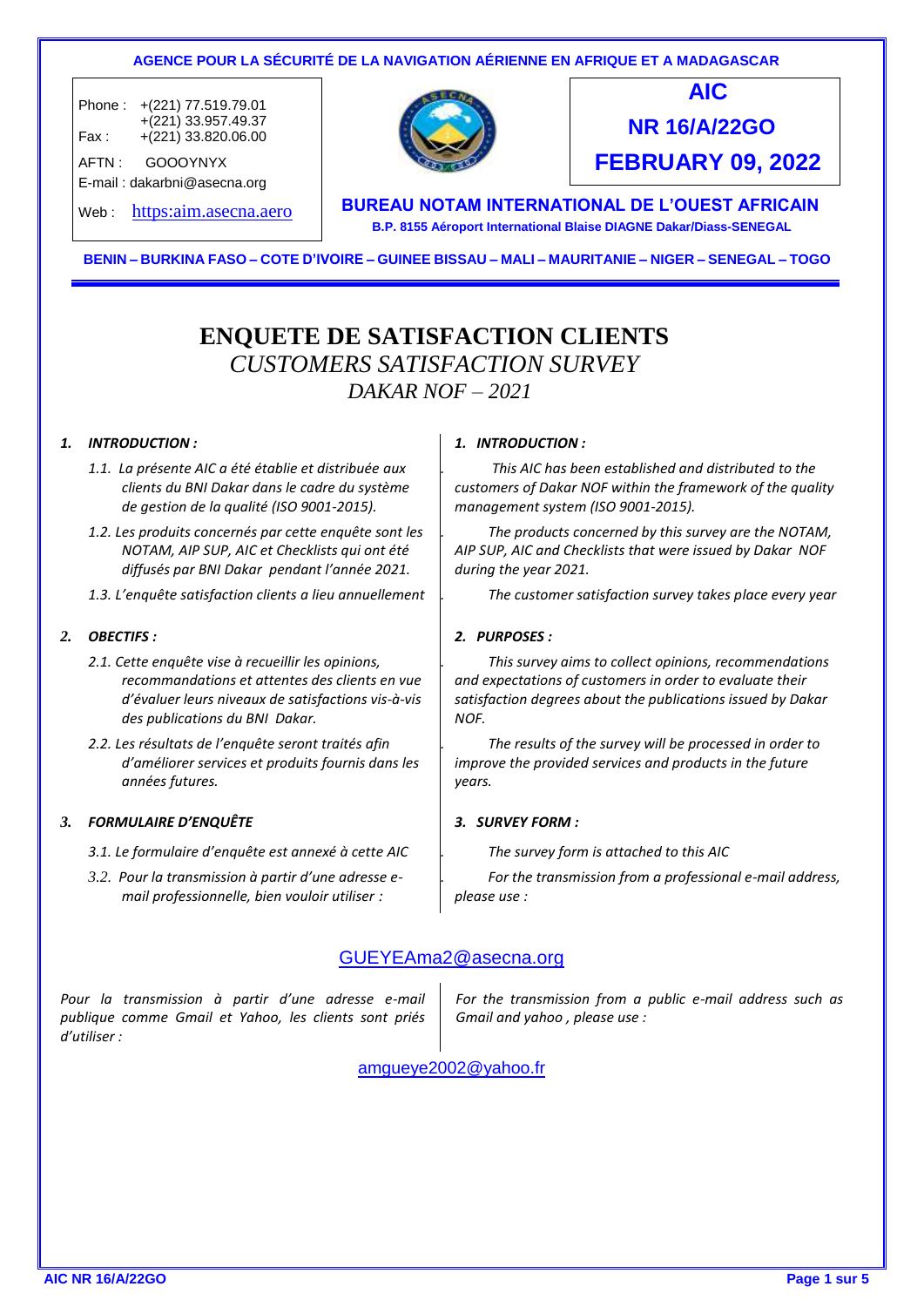# **CUSTOMERS SATISFACTION SURVEY FORM**

FORMULAIRE D'ENQUÊTE DE SATISFACTION CLIENTS

*DAKAR NOF – 2021*

|                             |    | $DANAN IVUI = 2021$                                                                                            |              |                          |        |                         |   |
|-----------------------------|----|----------------------------------------------------------------------------------------------------------------|--------------|--------------------------|--------|-------------------------|---|
|                             |    | <b>CUSTOMER INFORMATION / INFORMATION SUR LE CLIENT:</b>                                                       |              |                          |        |                         |   |
| Date:                       |    |                                                                                                                |              |                          |        |                         |   |
| Organization:               |    |                                                                                                                |              |                          |        |                         |   |
|                             |    |                                                                                                                |              |                          |        |                         |   |
| Name / Nom et prénoms :     |    |                                                                                                                |              |                          |        |                         |   |
| <b>Position / Fonction:</b> |    |                                                                                                                |              |                          |        |                         |   |
| Email:                      |    |                                                                                                                |              |                          |        |                         |   |
|                             |    |                                                                                                                |              |                          |        |                         |   |
| Level / Niveau              |    | <b>Satisfaction level / Niveau de satisfaction:</b><br><b>Signification / Meaning</b>                          |              | Pourcentage / Percentage |        |                         |   |
|                             |    | not satisfactory / non satisfaisant                                                                            |              |                          | 020%   |                         |   |
| $\overline{2}$              |    | somewhat satisfactory / peu satisfaisant                                                                       |              |                          | 2140%  |                         |   |
| 3                           |    | satisfactory / satisfaisant                                                                                    |              |                          | 4160%  |                         |   |
| $\overline{4}$              |    | very satisfactory / très satisfaisant                                                                          |              |                          | 6180%  |                         |   |
| 5                           |    | Entirely satisfactory / entièrement satisfaisant                                                               |              |                          | 81100% |                         |   |
|                             | 1. | <b>NOTAM</b>                                                                                                   | $\mathbf{1}$ | $\overline{2}$           | 3      | $\overline{\mathbf{4}}$ | 5 |
|                             |    | 1.1. Compliance degree with ICAO SARP                                                                          |              |                          |        |                         |   |
|                             |    | Degré de conformité avec les SARP de l'OACI                                                                    |              |                          |        |                         |   |
|                             |    | 1.2. Cancelling or replacement in time of NOTAM 'EST'<br>Annulation ou remplacement à temps des NOTAM 'EST'    |              |                          |        |                         |   |
|                             |    | 1.3. Comprehension of NOTAM language<br>Degré de compréhension des textes des NOTAM                            |              |                          |        |                         |   |
|                             |    | 1.4. Sufficiency of the information<br>Suffisance de l'information                                             |              |                          |        |                         |   |
|                             |    | 1.5. Accuracy of the information<br>Exactitude de l'information                                                |              |                          |        |                         |   |
|                             |    | 1.6. Use of ICAO Codes and Abbreviations<br>Utilisation des codes et abréviations de l'OACI                    |              |                          |        |                         |   |
|                             |    | 1.7. Delay of incorporation of the NOTAM PERM into the AIP<br>Délais d'incorporation des NOTAM PERM dans l'AIP |              |                          |        |                         |   |
|                             |    | 1.8. Observations and suggestions concerning NOTAM                                                             |              |                          |        |                         |   |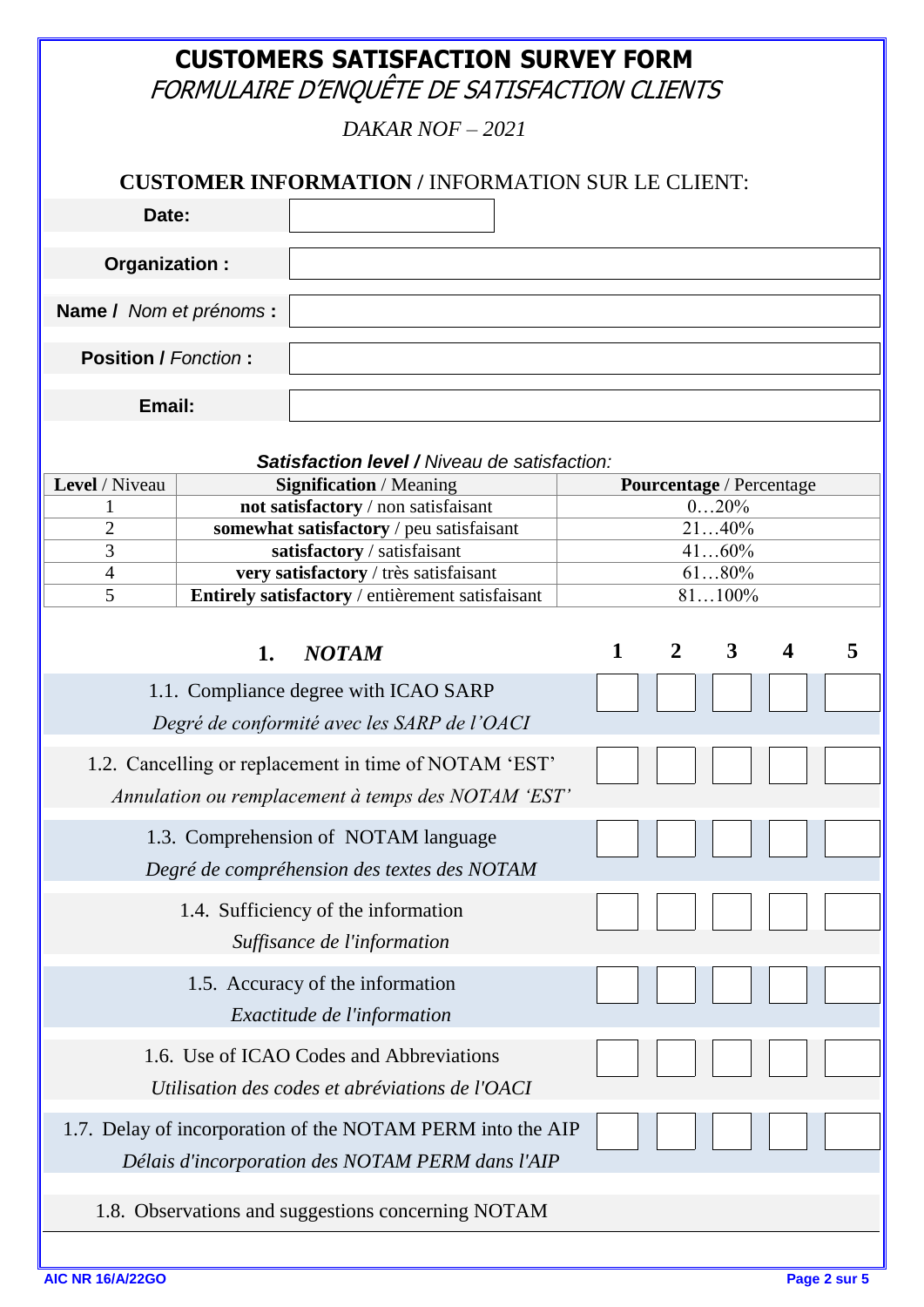| $\mathbf{1}$ | $\overline{2}$ | $\mathbf{3}$ | $\overline{\mathbf{4}}$ | 5 |
|--------------|----------------|--------------|-------------------------|---|
|              |                |              |                         |   |
|              |                |              |                         |   |
|              |                |              |                         |   |
|              |                |              |                         |   |
|              |                |              |                         |   |
| $\mathbf{1}$ | $\overline{2}$ | $\mathbf{3}$ | $\overline{\mathbf{4}}$ | 5 |
|              |                |              |                         |   |
|              |                |              |                         |   |
|              |                |              |                         |   |
|              |                |              |                         |   |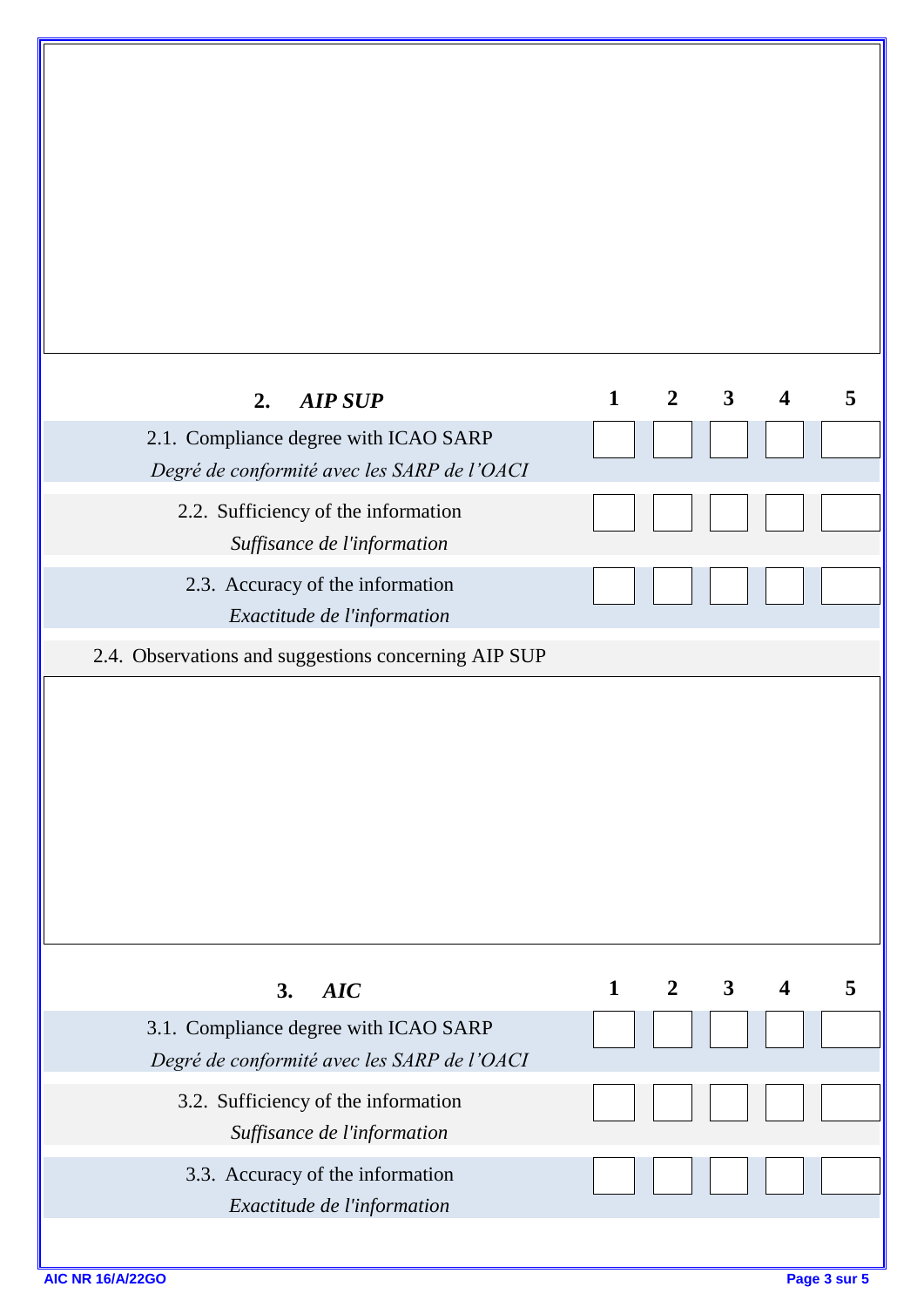| 3.4. Observations and suggestions concerning AIC                                                           |              |                |              |                  |   |
|------------------------------------------------------------------------------------------------------------|--------------|----------------|--------------|------------------|---|
|                                                                                                            |              |                |              |                  |   |
|                                                                                                            |              |                |              |                  |   |
|                                                                                                            |              |                |              |                  |   |
| <b>CHECKLISTS &amp; NOTAM LIST</b><br>4.                                                                   | $\mathbf{1}$ | $\overline{2}$ | $\mathbf{3}$ | $\boldsymbol{4}$ | 5 |
| 4.1. Compliance degree with ICAO SARP<br>Degré de conformité avec les SARP de l'OACI                       |              |                |              |                  |   |
| 4.2. Accuracy of the checklists (NOTAM, SUP and AIC)<br>Exactitude des checklists (NOTAM, SUP and AIC)     |              |                |              |                  |   |
| 4.3. Accuracy of the NOTAM List<br>Exactitude de la liste des NOTAM                                        |              |                |              |                  |   |
|                                                                                                            |              |                |              |                  |   |
| 4.4. Observations and suggestions about checklists and NOTAM list                                          |              |                |              |                  |   |
|                                                                                                            |              |                |              |                  |   |
| 5.<br><b>GENERALITIES</b>                                                                                  | $\mathbf{1}$ | $\overline{2}$ | $\mathbf{3}$ | $\boldsymbol{4}$ | 5 |
| 5.1. Management of customers' claims<br>Gestion des réclamations des clients                               |              |                |              |                  |   |
| 5.2. Communication with Dakar NOF<br><b>Communication avec BNI Dakar</b>                                   |              |                |              |                  |   |
| 5.3. Reception by e-mail of Dakar NOF's publications<br>Réception par e-mail des publications du BNI Dakar |              |                |              |                  |   |
| 5.4. Observations and suggestions                                                                          |              |                |              |                  |   |